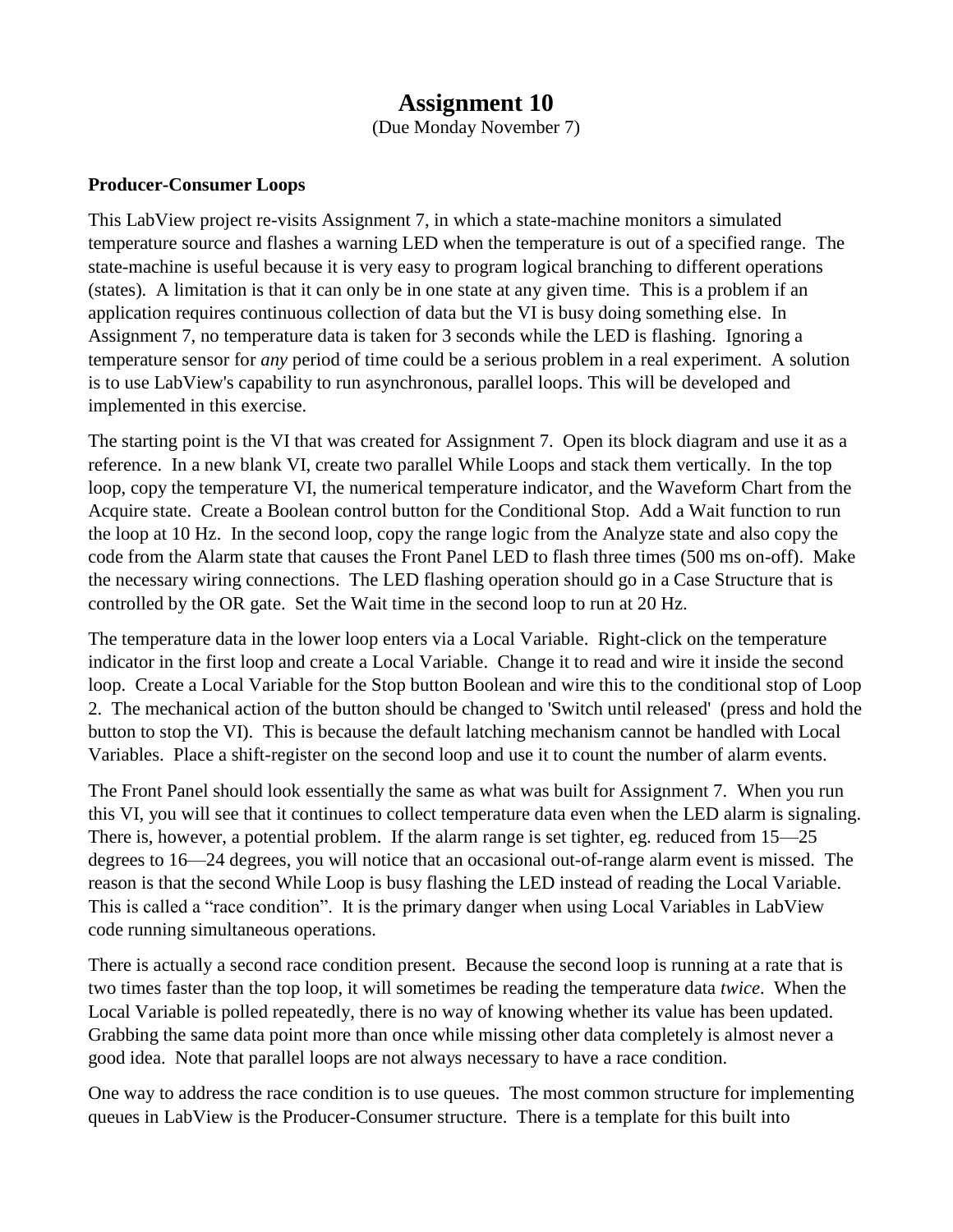LabView, but here the structure will be built up in the VI that is currently open. Right-click in the Block Diagram, and select Synchronization: Queue Operations. Pin this palette open.

The top loop will be modified to function as the producer. It is configured as follows: Add two shift registers to this loop. Place 'Obtain Queue' on the outside left of the loop, place 'Enqueue Element' inside the loop, and place 'Release Queue' on the right outside of the loop. Connect them together leftto-right using the error cluster by wiring it through the While Loop using the lower shift-register (i.e. do not create new tunnels). If this doesn't make sense, examine the Producer/Consumer Design Pattern template for guidance.

The next step is to configure the queue for a specific data type. Here, we will be queuing temperature data that is in DBL floating point format. Place a DBL constant on the **element data type** input terminal of 'Obtain Queue'. This constant can have any value; its sole purpose is to define the data representation of the queue. Wire **queue out** to the upper shift-register, then to 'Enqueue Element'. Connect **queue out** to the right shift-register terminal and then to 'Release Queue'. Consult the Producer/Consumer template if this is confusing. Notice the wire containing the queue data: it is orange (indicating DBL data) surrounded by dark green. The inner wire changes color to match the data type of the queue. Wire the temperature data to the **element** input terminal of 'Enqueue Element'.

Now create the consumer loop. Make a copy of the second loop and place it directly under the first two. One way to do this is to select the second loop and drag it while pressing the CTRL key. You can also copy-paste. In the new loop, delete the two Local Variables and the Wait function. Two duplicate indicators will appear on the Front Panel for a second LED and an alarm event counter. Place these adjacent to the original indicators and clearly label them so they can be distinguished from operations in the second loop, i.e. the loop containing Local Variables.

Inside the consumer loop, place 'Dequeue Element' and 'Get Queue Status' side-by-side. Make a connection between the **queue out** terminal of 'Obtain Queue' and the **queue** terminal of 'Dequeue Element' inside the consumer loop. This will create a tunnel on the consumer loop. The **element** output terminal on 'Dequeue Element' is wired to the analysis code just as the Local Variable in the second loop. Create an indicator to show the number of elements in the queue and wire the error cluster to the conditional stop. This portion of the consumer loop Block Diagram is shown below:



The consumer loop will only execute when data is present in the queue, so it does not require a Wait function. When the producer loop releases the queue, an error will appear in the consumer loop that stops it.